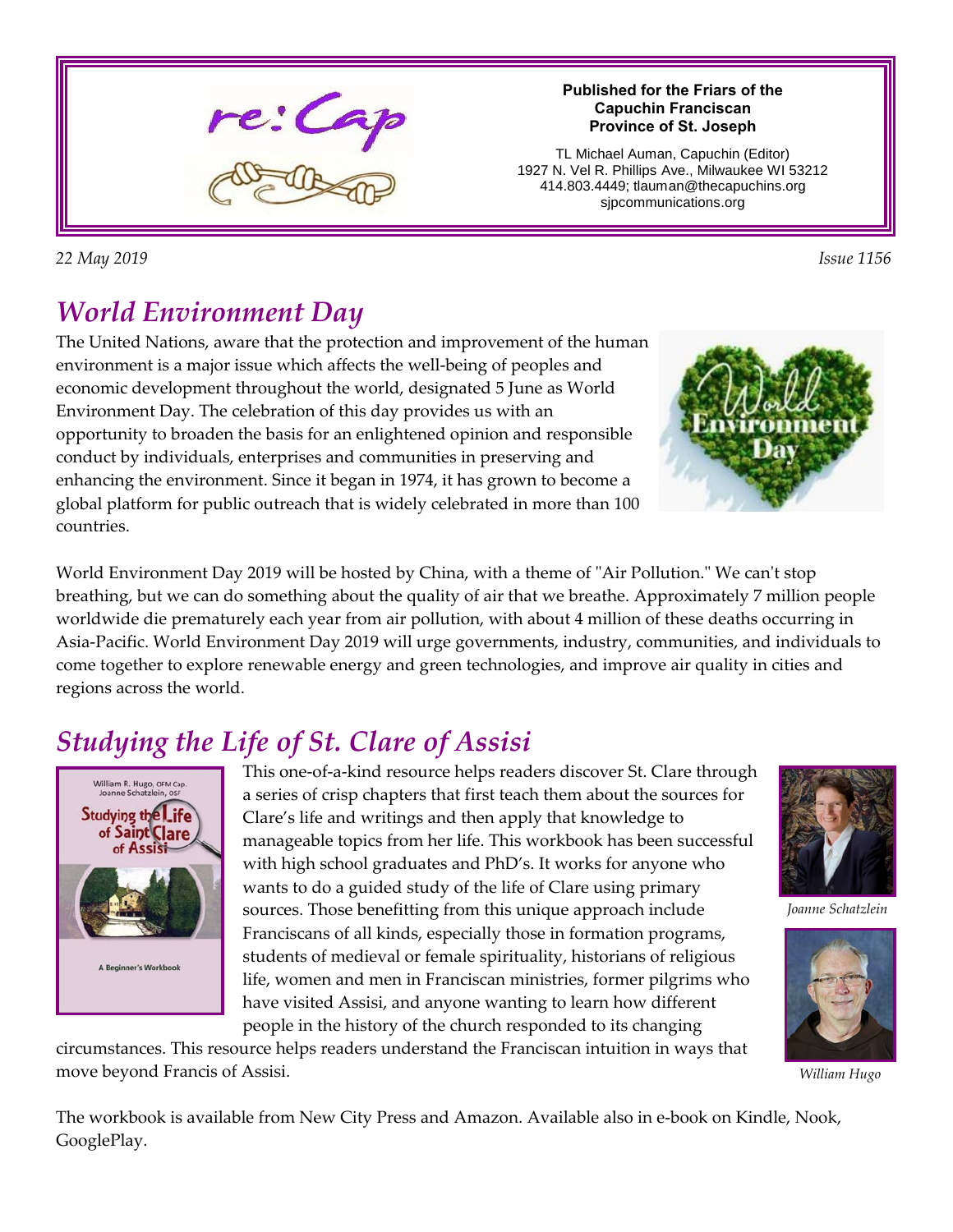William Hugo has ministered in initial formation and vocation promotion for thirty-eight years. He currently directs his province's Office of International Collaboration, and ministers in the Solanus Casey Center in Detroit. He is a member of the Capuchin Franciscan Province of St. Joseph, and has served as councilor on his province's leadership team .

Joanne Schatzlein, a member of the Sisters of St. Francis of Assisi in Milwaukee, is liaison to congregationally sponsored ministries, and leads pilgrimages to Rome and Assisi. She has served in congregational leadership.



*Marge Elkins and Michael Sullivan (Pro. Minister)*

### *Marge Elkins Affiliated*

Whenever you called the provincialate over the past 20 years, you heard a cheerful voice from Marge Elkins, happy to assist you in whatever request you were making. Marge officially retired last year. "I will miss the day-to-day interaction with some extraordinary people who are on a mission to making a difference in so many lives," she said. "Thank you for allowing me to be a part of the Capuchin family!"

The province honored Marge recently by affiliating her to the province. The ceremony was held at St. Bonaventure Monastery in Detroit.



*Brenton Ertel*

### *Discovering the Franciscan Charism*

Brenton Ertel grew-up in Racine WI and lived there most of his life with the exception of few brief periods living in California. He was baptized and confirmed Catholic, but for a time attended the Lutheran Church. During that time, he enrolled in Concordia University in Mequon WI and graduated from there in 2009 with a bachelor's degree in theological languages and philosophy. This was part of his initial discernment of a call to some form of ministry, "but I was uncertain. I knew I had a passion to study theology, and maybe even teach, but I remained open to God's call in my life."

Eventually, Brenton found his way back to the Catholic Church. "It was then that I looked into religious life. I knew that I desired a community of prayer, ministry, and fraternity. I considered the Jesuits, Benedictines, but realized that the Franciscan tradition integrated contemplation, communal prayer, fraternity, and ministry together to shape its charism. During this initial discernment period, Pope Francis was elected. His emphasis upon ministry among those who are poor — and that the Gospel proclamation demands justice for them, led me closer to the Franciscan tradition.

Brenton discovered the Capuchins at St. Ben's Parish (Milwaukee) for liturgy in 2012 where he met Jerome Schroeder and Michael Crosby. He was impressed with St. Ben's outreach to those who experience homelessness and poverty. "The message that Jesus' calls for justice for the marginalized resonated with me. I wanted to participate in this kind of mission. I shortly contacted Bill Hugo, vocation director, after my experience at St. Ben's."

"The emphasis in the Capuchin charism to minister among the poor and nurture fraternal life seemed to me like a perfect fit and what I was looking for in a religious order. I entered postulancy in August 2013, and made first vows in July 2015. I currently reside in St. Clare Community in Chicago. I am in my final year of temporary vows and the final year of the M. Div. program at Catholic Theological Union." Brenton will graduate this month, and will profess his perpetual vows in July.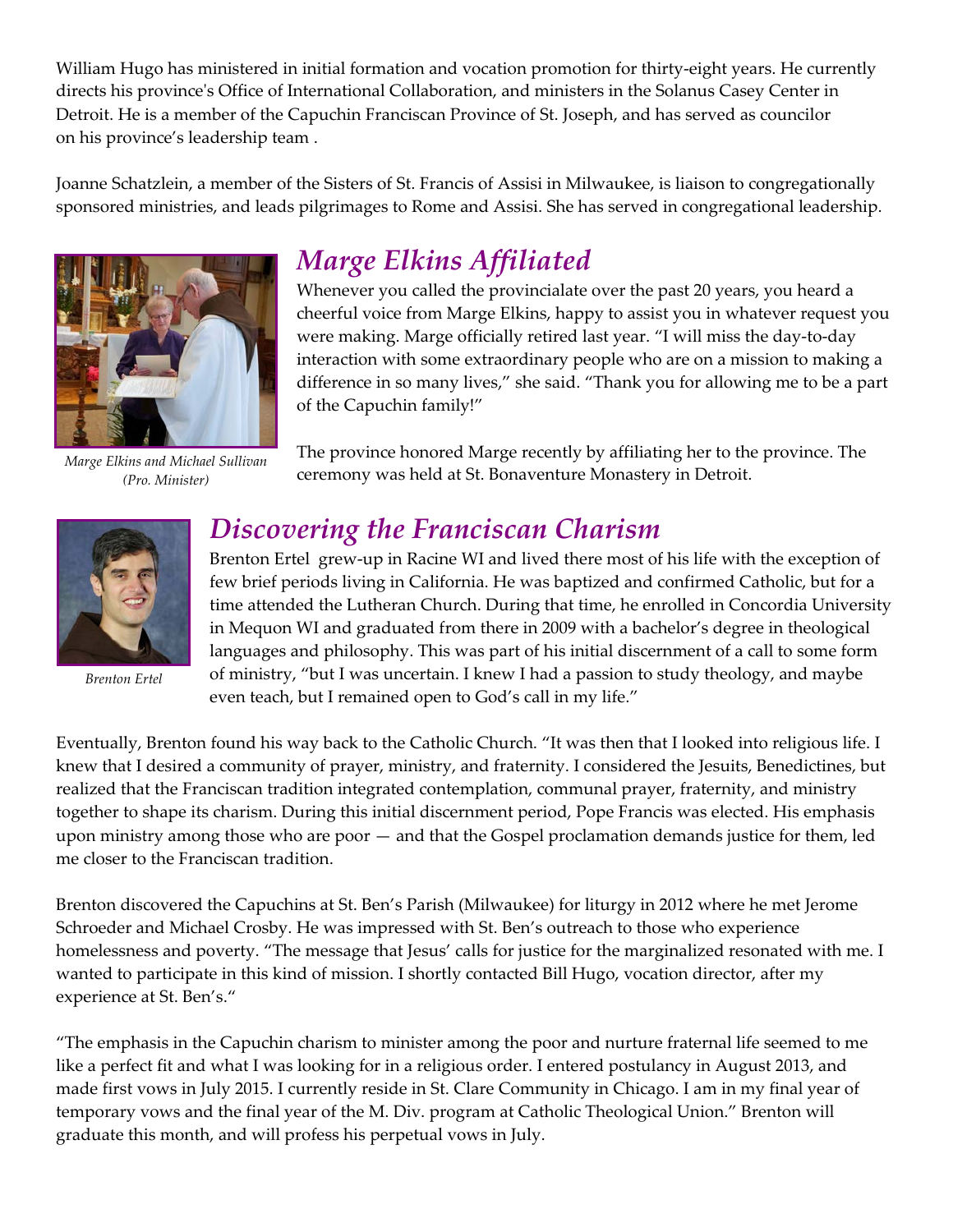"My time in Capuchin initial formation has offered many opportunities to minister among those who are poor and are marginalized. Over the past three summers, I have served in Detroit, Milwaukee, and Montana, and have had a chance to minister in cross-cultural contexts which has challenged my own stereotypes and prejudices. I have been enriched by the many people whom I have encountered. I look forward to continued growth as Capuchin life will challenge and enrich me."

## *Wally Balduck Returns to Detroit*



*Wally Balduck*

After 18 years of ministering in the Diocese of Tucson AZ, Wally Balduck is returning to Michigan to take up residence at St. Bonaventure Monastery in Detroit.

Wally arrived at Casa San José, in Tucson in 2001, and ministered in the Tucson Diocese since he could also minister to those who preferred  $-$  or could only speak  $-$  Spanish. One of his first assignments was serving for two years as a substitute teacher in various Catholic schools in the area (he taught in the Detroit school system before becoming a Capuchin).

During the following eight years, Wally served as temporary administrator of various parishes throughout the diocese. This began at St. Christopher Parish in Marana on weekends and special occasions. When not attending the parish, he resided with the friars at Casa San José in Tucson.

His eight years of temporary administrator took him from one end of the diocese to the other. In 2009, Wally accepted a four-month assignment as *temporary administrator* of Blessed Sacrament Parish in Mammoth, which *lasted for the next nine years.* 

Last summer Wally decided it was time to retire from this ministry and return to be near family and friends in Detroit. The friars of Casa San José especially appreciated Wally´s culinary art, which kept them wellnourished and united for family meals and gatherings.

### *Cameroon to Montana to Chicago*



Baudry Metangmo is a friar in his first year of temporary vows. He's currently studying philosophy and theology at Catholic Theological Union in Chicago. Baudry met the friars in 2015 while studying mathematics at Montana State University in Billings. He had felt a desire to work in Native American reservations earlier in his studies, and later a call to religious life.

"It wasn't a foreign thought to me then. In my native Cameroon, I had discerned a possible vocation to the priesthood, but had decided to pursue my studies after high school. I came to the U.S. in 2012. After graduation I was convinced not only by the work of the Capuchins, but also by the communal life. I entered postulancy in August 2016 and I haven't regretted it."

### *Register Now!*



The Capuchin Walk for the Hungry will raise funds for Capuchin Community Services and its mission of caring for those struggling with poverty, homelessness and hunger. The walk, now in its  $14<sup>th</sup>$  year, takes place at Polish Fest on Friday, June 14, 2019 at 6 pm at the Henry Maier Festival Park at 200 N. Harbor Drive. Online registration is now open at [www.CapuchinWalk.org](http://www.CapuchinWalk.org).